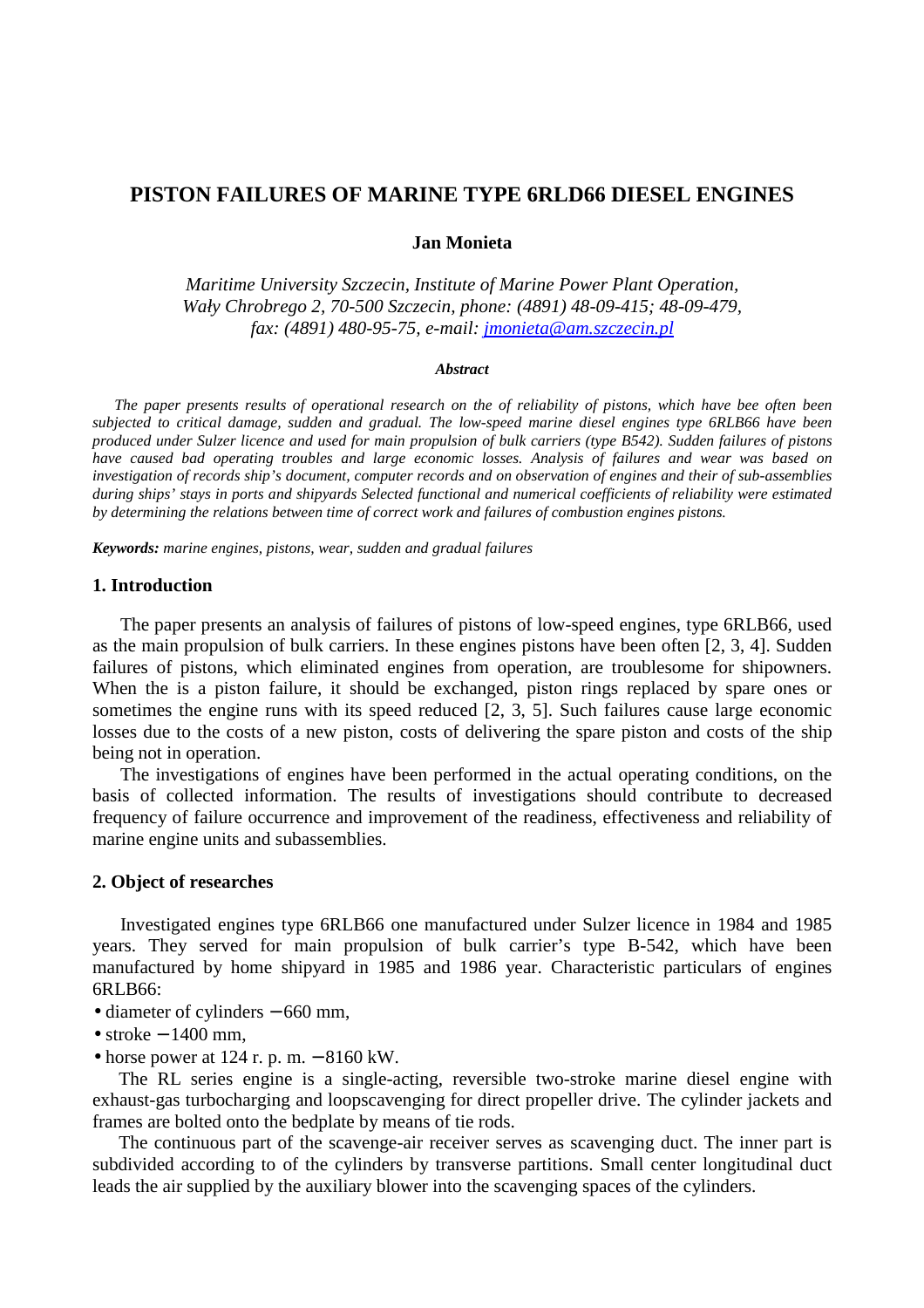The cylinder jackets, cylinder covers, turbocharger, pistons and fuel injection valves are cooled by fresh water. The scavenge-air cooler can either be supplied by sea or fresh water. The engine drives neither the lubricating oil nor the cooling water pumps.

 The piston consists of the piston crown, the piston skirt and the piston rod. These three main parts are fastened together by waisted studs and their nits. The waisted bolt nuts are secured against slackening by locking discs.

 The pistons crown, which contains the grooves for the compression rings is exposed to the highs temperature of the combustion gases and must therefore be cooled. The cooling of the piston crown is effected by fresh water enters and leaves trough telescoping pipes.

 In the center of the piston crown a tapped hole is provided for fastening the piston suspension device. The lower three-compression piston ring grooves are chromed on one side the upper two ring grooves are hard chrome plated on both sides.

 The piston skirt serves to guide in the cylinder liner and to keep the exhaust ports closed over turbocharger. It is equipped with bronze wearing rings, which are required particularly during the running in period, of the initial service.

 The piston rod widens out at its upper end into a flange. Onto this flange the piston waisted trough studs and their nuts fasten skirt and crown.

### **3. Results of investigations**

The paper formulates the following statement: *damage and wear of pistons and piston rings do depend on their working time.* 

Type 6RLB66 engines has been examined: abrupt and gradual failures of pistons that had been replaced (Fig. 1). Such failures were signalled by the temperature rise of cooling water at the outlet from cylinder liners, leaks or loss of cooling water, fall of the peak firing pressure or compression pressure and knocks in cylinders. Some non-signalled failures were observed during periodical surveys, or special survey in a shipyard or by visual inspection. Same failures were not signalled because signalling aids were damaged.

In the investigation engines type 6RLB66 has been researched abrupt and gradual damages of pistons, which have been replaced (fig. 1). Such failures were signalled: temperature rise of cooling water on the departure from cylinder liner, leaks or loss of cooling water, fall of peak firing pressure or compression pressure and knocks in cylinder. Some not signalled failures have been stated during periodical survey, special survey in shipyard or visual inspection. Same failures have been not signalled because was damaged signalling aids.



*Fig 1. View of a cracked of piston skirt*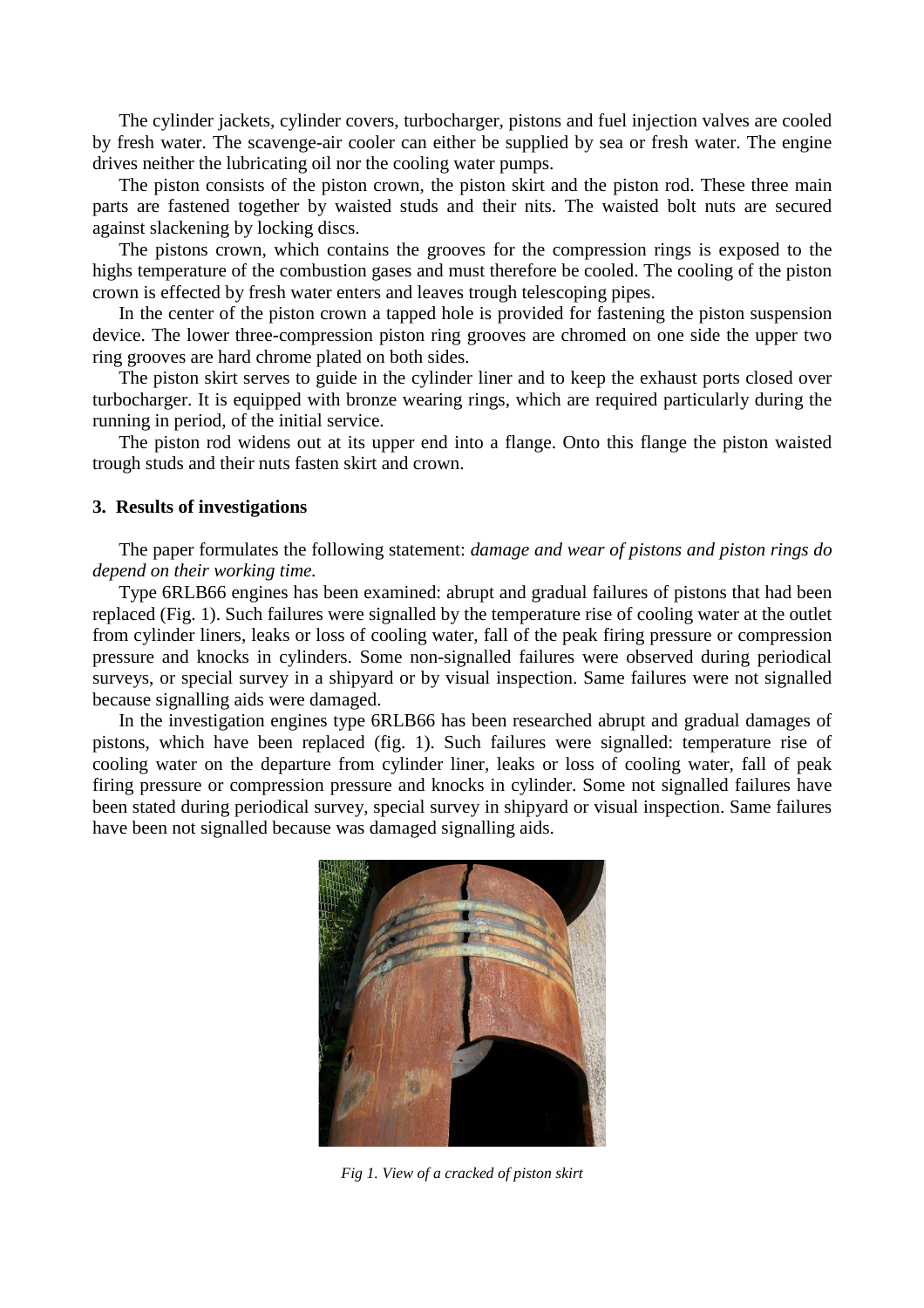Fig. 2 shows that most of the failures were signalled by the values of compression pressure, maximum combustion pressure means and outlet temperature.



*Fig. 2. Values of compression pressure and maximum combustion pressure a) and outlet temperature*  $T_{\rm w}$  *engine b) RLB66 at engine speed 188 rpm and load 76%: p − pressure* 

Figure 2 shows that in cylinders 3 and 4 there were low values of compression pressure and high values of outlet temperature of the engine. After a disassembly of pistons it was found that all piston rings suffered excessive wear over the limit values and there leakages of cooling water.

Three conditions of examined engines were distinguished: state of full ability, state of partial ability and state of disabilitto be operated. Investigations followed the plan *(n, R, t*), which embraced  $n = 61$  pistons and  $n = 41$  sets of piston rings. Damaged pistons were repaired (*R*), and the research was finished as soon as the correct time of piston reached the value *t*. Failures of pistons occurred mostly together with damage to cylinder liners.

The moment of failure one identified with his result, that is to say with consequently of state of unfitness, with exchange or with repair of piston. The well-ordered realisations of the correct time of work to instant failure of examined pistons are shown in Figure 3. Figure 4, in turn, shows wellordered realizations of restoration time for the examined pistons. In the examined engine most pistons were exchanged on account of cracks in the piston skirt or piston crown. There were mostly long cracks of piston skirts.



*Fig. 3. Well-ordered realizations of time to failure of examined pistons engines, type 6RRLB66*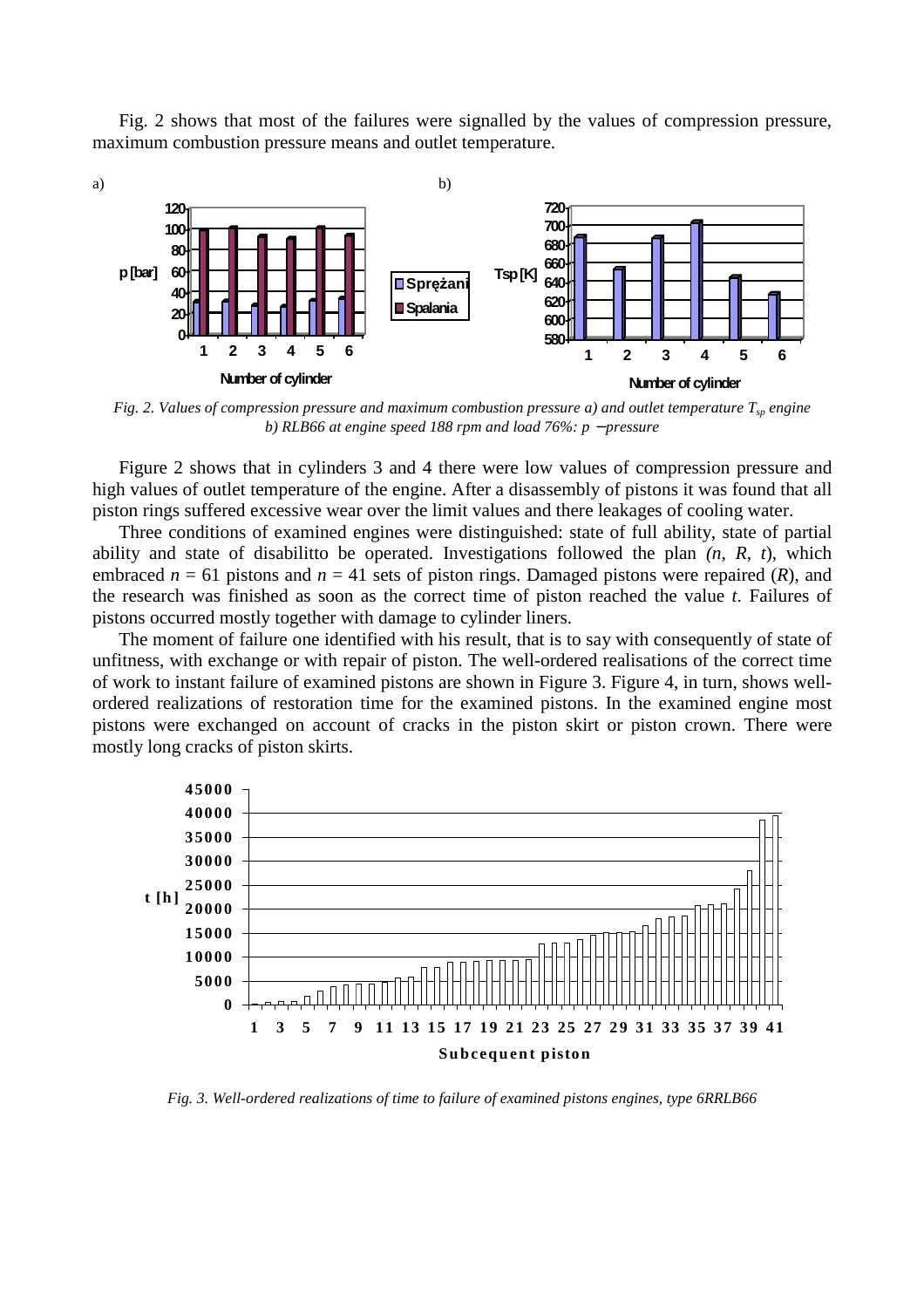

*Fig. 4. Well-ordered realizations of time of restorations of examined pistons* 

The research also included the wear of pistons and piston rings. Changes in dimensions of pistons and pistons rings were determined by geometrical measurements. The sizes of pistons and piston rings are shown in Figures 5÷7.



*Fig. 5. Changes of piston dimensions in direction along the axis of engine for different times of work*



*Fig. 6. Changes of pistons dimensions in the direction perpendicular to engine axis for different working times*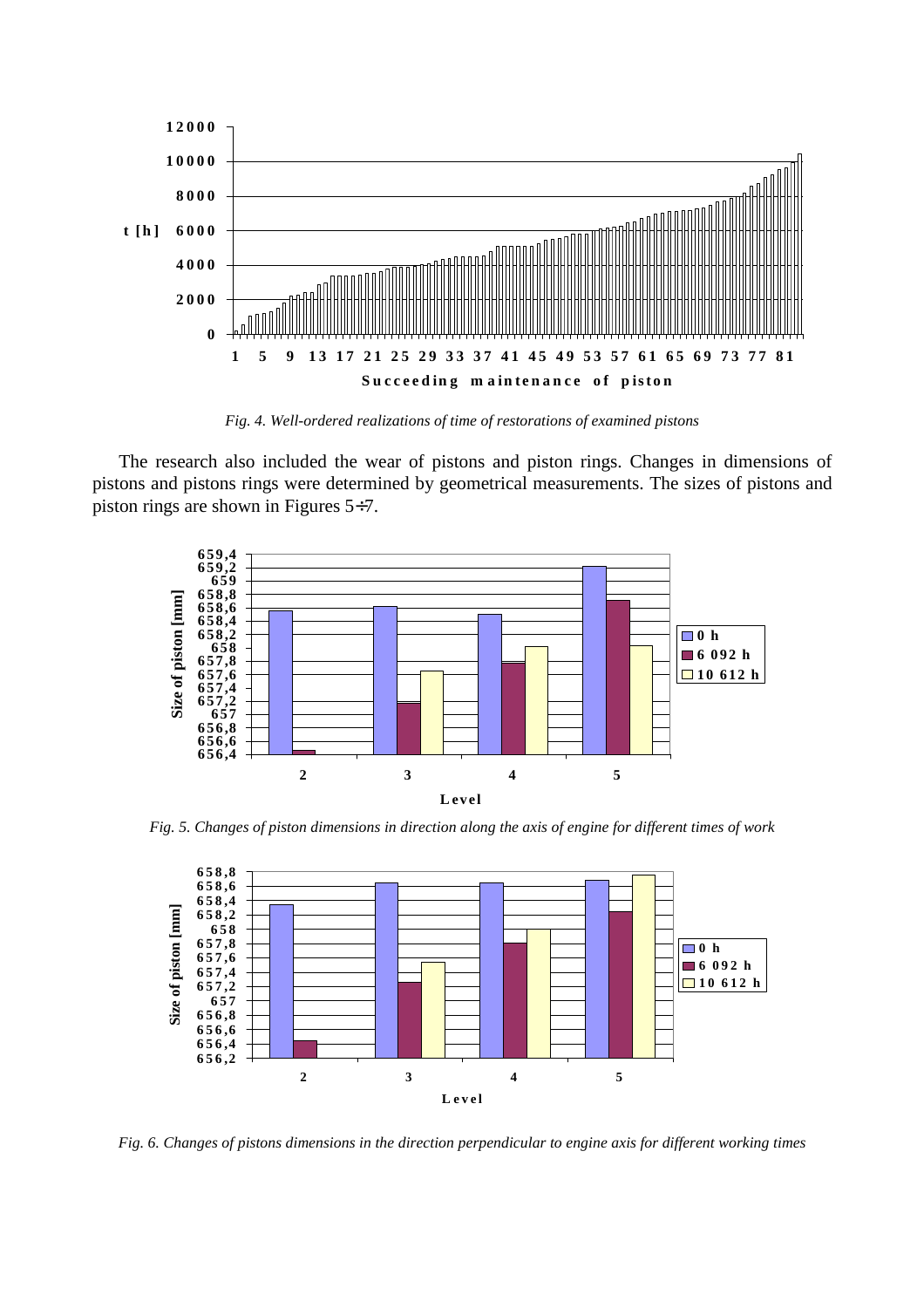

*Fig. 7. Changes of pistons dimensions in the direction perpendicular to engine axis for different times of measurements* 

Figures 5÷7 imply that the wear of piston and piston rings is intensive in its top part.

From the available data quantitative coefficients of reliability were calculated for the examined; the compatibility between empirical and theoretical distributions were examined, too.

 For renewable objects the basic functional characteristic of reliability is failure flux parameter  $\omega^*(t)$ :

$$
\omega^*(t) = \frac{r}{n \cdot \Delta t} \tag{1}
$$

where:

*r* − number of failures in researched sample in time  $\langle t, t + \Delta t \rangle$ , <sup>∆</sup>*t* − length of partition of time of research.

The results of calculations are given in Figure 8.



*Fig. 8. Diagram of the flux failures parameter* ω*\*(t) of pistons of engines type 6RLB66* 

The average durability of investigated pistons is described by this equation:

$$
\bar{t} = \frac{1}{n} \sum_{i=1}^{n} t_i
$$
 (2)

where:

 $t_i$  − time of work *i* of piston (piston rings) to instant of failure,

*n* − number of pistons (piston rings) damaged.